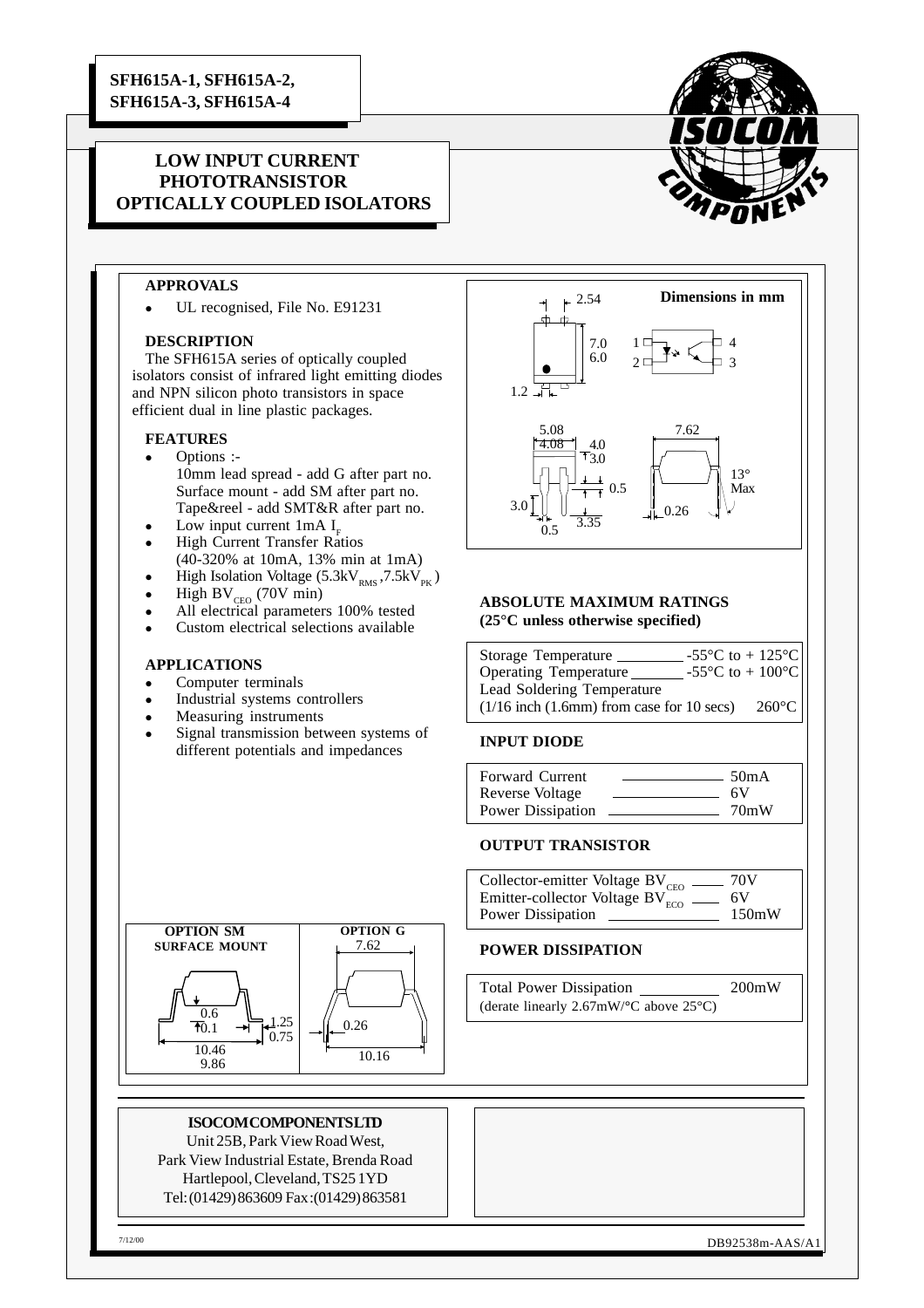|         | <b>PARAMETER</b>                                                                                                                                                    | <b>MIN</b>                                     | <b>TYP MAX UNITS</b>    |                                                              | <b>TEST CONDITION</b>                                                                   |
|---------|---------------------------------------------------------------------------------------------------------------------------------------------------------------------|------------------------------------------------|-------------------------|--------------------------------------------------------------|-----------------------------------------------------------------------------------------|
| Input   | Forward Voltage $(V_E)$<br>Reverse Voltage $(V_{R})$<br>Reverse Current $(I_p)$                                                                                     | 6                                              | 1.65<br>10              | V<br>V<br>μA                                                 | $I_F = 50mA$<br>$I_R = 10 \mu A$<br>$V_R = 6V$                                          |
| Output  | Collector-emitter Breakdown (BV <sub>CEO</sub> )<br>( Note 2)<br>Emitter-collector Breakdown (BV $_{ECO}$ )<br>Collector-emitter Dark Current $(I_{CEO})$           | 70<br>6                                        |                         | V<br>V                                                       | $I_c = 1mA$<br>$IE = 100 \mu A$                                                         |
|         | SFH615A-1,2<br>SFH615A-3,4                                                                                                                                          |                                                | 50<br>100               | nA<br>nA                                                     | $V_{CF} = 10V$                                                                          |
| Coupled | Current Transfer Ratio (CTR) (Note 2)<br>SFH615A-1<br>SFH615A-2<br>SFH615A-3<br>SFH615A-4<br>SFH615A-1<br>SFH615A-2<br>SFH615A-3<br>SFH615A-4                       | 40<br>63<br>100<br>160<br>13<br>22<br>34<br>56 | 80<br>125<br>200<br>320 | $\%$<br>$\%$<br>$\%$<br>$\%$<br>$\%$<br>$\%$<br>$\%$<br>$\%$ | 10mA I <sub>F</sub> , 5V V <sub>CE</sub><br>1mA $I_F$ , 5V $V_{CE}$                     |
|         | Collector-emitter Saturation Voltage V <sub>CESAT</sub><br>Input to Output Isolation Voltage V <sub>ISO</sub><br>Input-output Isolation Resistance R <sub>ISO</sub> | 5300<br>7500<br>$5x10^{10}$                    | 0.4                     | V<br>$V_{RMS}$<br>$\rm V_{\rm pK}$<br>Ω                      | 10mA $I_F$ , 2.5mA $I_C$<br>See note 1<br>See note 1<br>$V_{\text{IO}} = 500V$ (note 1) |

# **ELECTRICAL CHARACTERISTICS ( T<sup>A</sup> = 25°C Unless otherwise noted )**

Note 1 Measured with input leads shorted together and output leads shorted together.

Note 2 Special Selections are available on request. Please consult the factory.

# **SWITCHING CHARACTERISTICS**

1. Linear Operation (without saturation) Fig 1.  $I<sub>F</sub> = 10$ mA, V<sub>cc</sub> = 5V, R<sub>L</sub> = 75 $\Omega$ 

|                                |     | <b>UNITS</b> |
|--------------------------------|-----|--------------|
| Turn-on Time<br>'on            | 3.0 | us           |
| Rise Time                      | 2.0 | μs           |
| Turn-off Time<br>off           | 2.3 | μs           |
| Fall Time                      | 2.0 | μs           |
| Cut-off Frequency $F_{\rm co}$ | 250 | kHz          |



2. Switching Operation (with saturation) Fig 2  $V_{\text{CC}} = 5V, R_{\text{L}} = 1k\Omega$ 

| <b>GROUP</b>               |     | $-2$ and $-3$<br>$(I_{E} = 20mA) (I_{E} = 10mA)$ | $(Iv=5mA)$ | <b>UNITS</b> |
|----------------------------|-----|--------------------------------------------------|------------|--------------|
| Turn-on Time $I_{on}$      | 3.0 | 4.2                                              | 6.0        | μs           |
| <b>Rise Time</b>           | 2.0 | 3.0                                              | 4.6        | μs           |
| Turn-off Time<br>$L_{off}$ | 18  | 23                                               | 25         | <b>us</b>    |
| Fall Time                  | 11  | 14                                               | 15         | μs           |
| CESAT                      |     |                                                  |            |              |